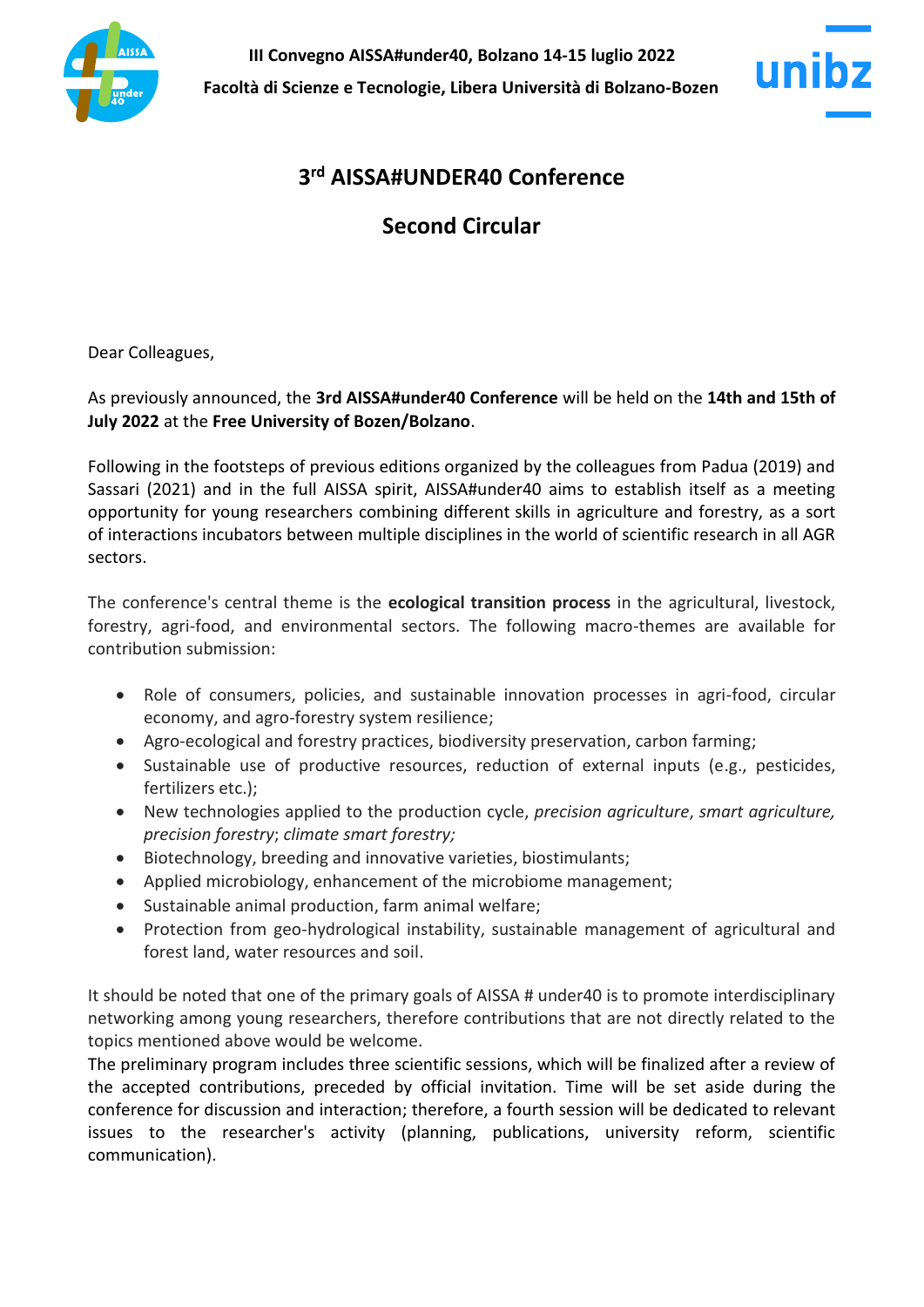



#### **Conference venue:**

Free University of Bozen/Bolzano - Libera Università di Bolzano – Piazza Università 1, 39100 Bolzano-Bozen



## **Who is eligible to participate?**

Contributions to the III AISSA # under40 Conference are open to all researchers under 40s working in the AGR sector.

The scientific committee will award the best scientific contributions.

Anyone under or over 40 who is interested in the event is welcome and encouraged to participate as a listener.

# **Fees\* (VAT excluded):**

| by $31^{st}$ May | from $1st$ June |
|------------------|-----------------|
| 50€              | 100€            |

*\**Hotel accommodations and participation in the social dinner are **not included** in the registration fees.

**Social dinner** (Thursday 14th July 2022): **40€**

## **Deadlines:**

**15th March 2022** – *Abstract submission* (max 300 words) to [aissaunder40@unibz.it](mailto:aissaunder40@unibz.it)  *The abstract* should be written in English and formatted following the *[format](https://scientificnet-my.sharepoint.com/:w:/g/personal/gsacchi_unibz_it/EZjs7zoFnNVCuDMicptyWGsBlVgC1S0-NzNVNGgdQSXzug?e=4%3Ai51sjW&at=9)*

- **15th April 2022**  Communication of abstract evaluation results and indication of presentation mode.
- **2 nd May 2022**  Opening for registration.